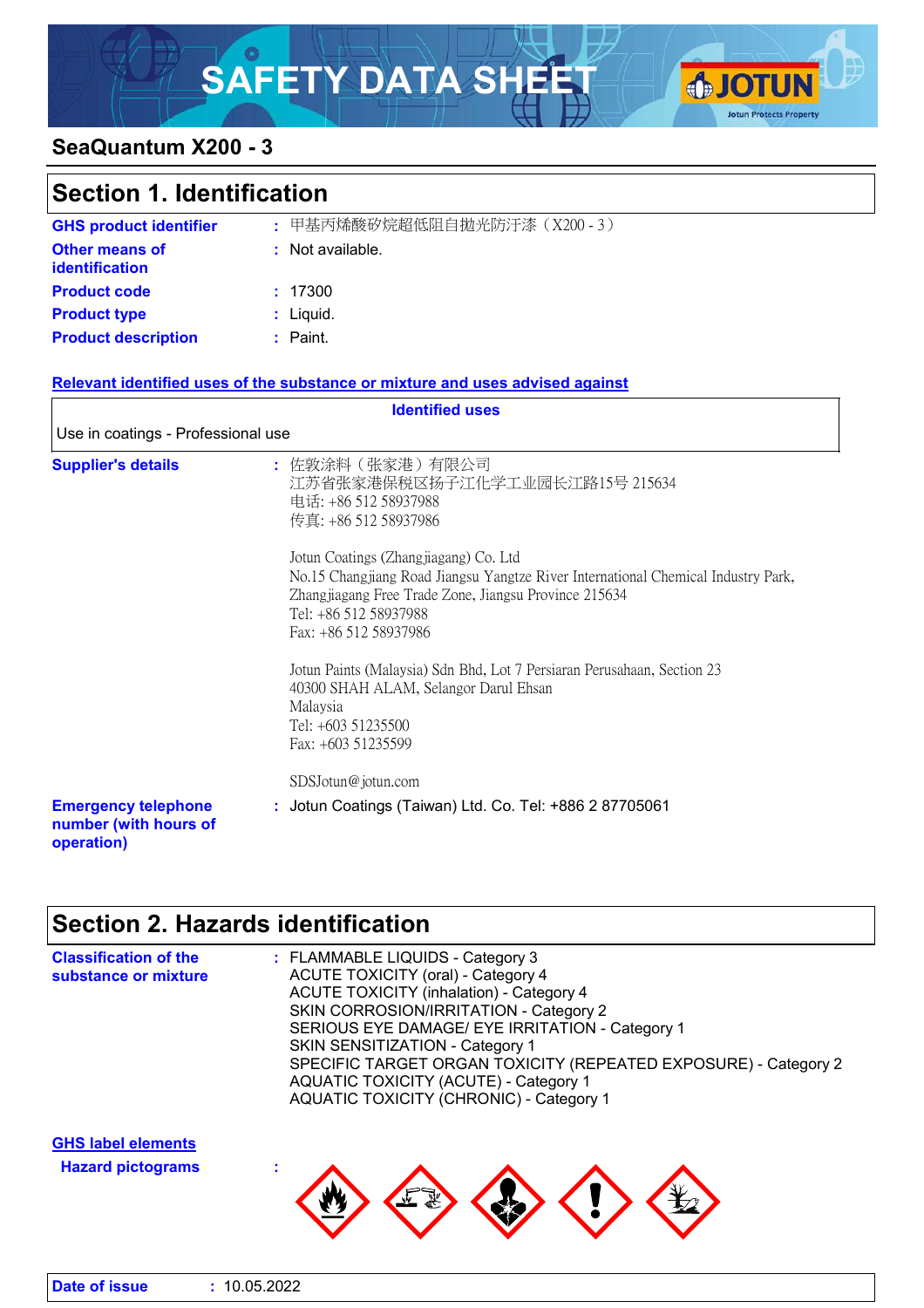| <b>Signal word</b>                                                   | : Danger.                                                                                                                                                                                                                                                                                                                                                                                                                                                                                                                                                                                                        |
|----------------------------------------------------------------------|------------------------------------------------------------------------------------------------------------------------------------------------------------------------------------------------------------------------------------------------------------------------------------------------------------------------------------------------------------------------------------------------------------------------------------------------------------------------------------------------------------------------------------------------------------------------------------------------------------------|
| <b>Hazard statements</b>                                             | : H226 - Flammable liquid and vapor.<br>H302 + H332 - Harmful if swallowed or if inhaled.<br>H315 - Causes skin irritation.<br>H317 - May cause an allergic skin reaction.<br>H318 - Causes serious eye damage.<br>H373 - May cause damage to organs through prolonged or repeated exposure.<br>(nervous system)<br>H410 - Very toxic to aquatic life with long lasting effects.                                                                                                                                                                                                                                 |
| <b>Precautionary statements</b>                                      |                                                                                                                                                                                                                                                                                                                                                                                                                                                                                                                                                                                                                  |
| <b>Prevention</b>                                                    | : P280 - Wear protective gloves. Wear eye or face protection.<br>P210 - Keep away from heat, hot surfaces, sparks, open flames and other ignition<br>sources. No smoking.<br>P273 - Avoid release to the environment.<br>P260 - Do not breathe vapor.<br>P270 - Do not eat, drink or smoke when using this product.                                                                                                                                                                                                                                                                                              |
| <b>Response</b>                                                      | : P391 - Collect spillage.<br>P314 - Get medical advice or attention if you feel unwell.<br>P304 + P312 - IF INHALED: Call a POISON CENTER or doctor if you feel unwell.<br>P362 + P364 - Take off contaminated clothing and wash it before reuse.<br>P302 + P352 - IF ON SKIN: Wash with plenty of water.<br>P333 + P313 - If skin irritation or rash occurs: Get medical advice or attention.<br>P305 + P351 + P338, P310 - IF IN EYES: Rinse cautiously with water for several<br>minutes. Remove contact lenses, if present and easy to do. Continue rinsing.<br>Immediately call a POISON CENTER or doctor. |
| <b>Storage</b>                                                       | : P403 + P235 - Store in a well-ventilated place. Keep cool.                                                                                                                                                                                                                                                                                                                                                                                                                                                                                                                                                     |
| <b>Disposal</b>                                                      | : P501 - Dispose of contents and container in accordance with all local, regional,<br>national and international regulations.                                                                                                                                                                                                                                                                                                                                                                                                                                                                                    |
| Other hazards which do not : None known.<br>result in classification |                                                                                                                                                                                                                                                                                                                                                                                                                                                                                                                                                                                                                  |
| والمستحدث المتحدد والمسالح                                           | $\sim$ IMO Astifacilian October Opposanting provident (AEO/OONE/OO)                                                                                                                                                                                                                                                                                                                                                                                                                                                                                                                                              |

**In compliance :** IMO Antifouling System Convention compliant (AFS/CONF/26).

### **Section 3. Composition/information on ingredients**

| Substance/mixture     | : Mixture        |
|-----------------------|------------------|
| <b>Other means of</b> | : Not available. |
| <b>identification</b> |                  |

|--|

| <b>CAS number</b> | Not applicable. |
|-------------------|-----------------|
|                   |                 |

| <b>Product code</b> | : 17300 |
|---------------------|---------|
|                     |         |

| <b>Product name</b>                      | <b>Concentration</b>                       | <b>CAS number</b>  |
|------------------------------------------|--------------------------------------------|--------------------|
| dicopper oxide                           | $≥25 - ≤50$                                | 1317-39-1          |
| xylene                                   | $≥10 - ≤15$                                | 1330-20-7          |
| ethylbenzene                             | $\leq 5$                                   | $100 - 41 - 4$     |
| zinc oxide                               | ≤5                                         | 1314-13-2          |
| colophony                                | ≤3                                         | 8050-09-7          |
| Solvent naphtha (petroleum), light arom. | ≤3                                         | 64742-95-6         |
| copper pyrithione                        | ≤1.7                                       | 14915-37-8         |
| 物品名稱                                     | 濃度                                         | 化學文摘社登記號碼(CAS No.) |
|                                          |                                            |                    |
| 氧化亚铜                                     | $>25 - 50$                                 | 1317-39-1          |
| 二甲苯                                      | $>10 - 15$                                 | 1330-20-7          |
| 苯乙烷                                      |                                            | $100 - 41 - 4$     |
| 氧化鋅 (燻煙)                                 | $\leq$ <sup>5</sup>                        | 1314-13-2          |
| 松香                                       | $\leq$ <sup>5</sup>                        | 8050-09-7          |
| 輕質芳香烴石腦油                                 | $\leq$ <sup>3</sup><br>$\leq$ <sup>3</sup> | 64742-95-6         |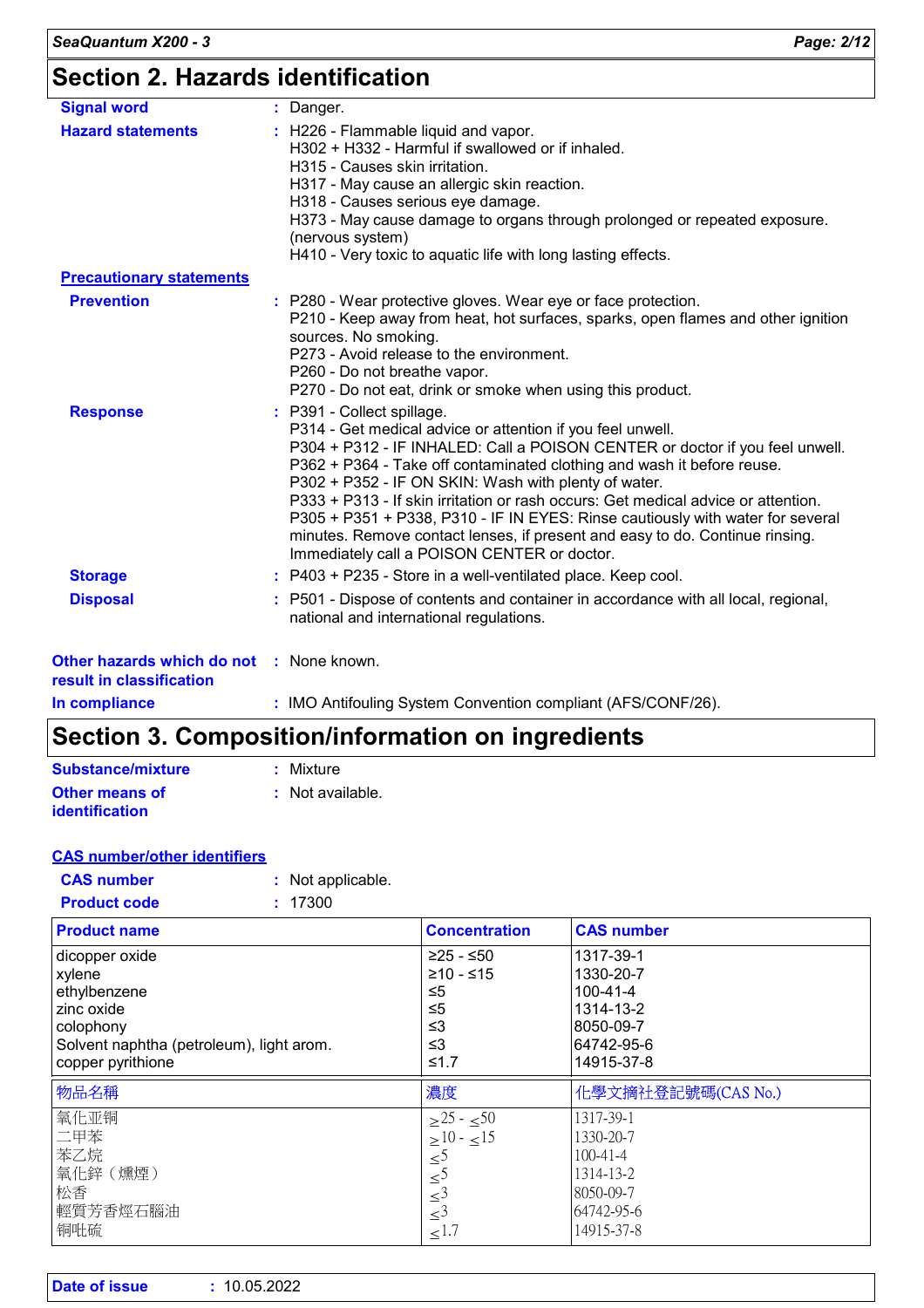### **Section 3. Composition/information on ingredients**

**There are no additional ingredients present which, within the current knowledge of the supplier and in the concentrations applicable, are classified as hazardous to health or the environment and hence require reporting in this section.**

**Occupational exposure limits, if available, are listed in Section 8.**

### **Section 4. First aid measures**

|                     | <b>Description of necessary first aid measures</b>                                                                                                                                                                                                                                                                                                                                                                                                                                                                                                                                                                                                                                                                                                                                                                                                                                                            |
|---------------------|---------------------------------------------------------------------------------------------------------------------------------------------------------------------------------------------------------------------------------------------------------------------------------------------------------------------------------------------------------------------------------------------------------------------------------------------------------------------------------------------------------------------------------------------------------------------------------------------------------------------------------------------------------------------------------------------------------------------------------------------------------------------------------------------------------------------------------------------------------------------------------------------------------------|
| <b>Eye contact</b>  | : Get medical attention immediately. Call a poison center or physician. Immediately<br>flush eyes with plenty of water, occasionally lifting the upper and lower eyelids.<br>Check for and remove any contact lenses. Continue to rinse for at least 10 minutes.<br>Chemical burns must be treated promptly by a physician.                                                                                                                                                                                                                                                                                                                                                                                                                                                                                                                                                                                   |
| <b>Inhalation</b>   | Get medical attention immediately. Call a poison center or physician. Remove<br>victim to fresh air and keep at rest in a position comfortable for breathing. If it is<br>suspected that fumes are still present, the rescuer should wear an appropriate mask<br>or self-contained breathing apparatus. If not breathing, if breathing is irregular or if<br>respiratory arrest occurs, provide artificial respiration or oxygen by trained personnel.<br>It may be dangerous to the person providing aid to give mouth-to-mouth<br>resuscitation. If unconscious, place in recovery position and get medical attention<br>immediately. Maintain an open airway. Loosen tight clothing such as a collar, tie,<br>belt or waistband. In case of inhalation of decomposition products in a fire,<br>symptoms may be delayed. The exposed person may need to be kept under<br>medical surveillance for 48 hours. |
| <b>Skin contact</b> | Get medical attention immediately. Call a poison center or physician. Wash with<br>plenty of soap and water. Remove contaminated clothing and shoes. Wash<br>contaminated clothing thoroughly with water before removing it, or wear gloves.<br>Continue to rinse for at least 10 minutes. Chemical burns must be treated promptly<br>by a physician. In the event of any complaints or symptoms, avoid further exposure.<br>Wash clothing before reuse. Clean shoes thoroughly before reuse.                                                                                                                                                                                                                                                                                                                                                                                                                 |
| <b>Ingestion</b>    | Get medical attention immediately. Call a poison center or physician. Wash out<br>mouth with water. Remove dentures if any. If material has been swallowed and the<br>exposed person is conscious, give small quantities of water to drink. Stop if the<br>exposed person feels sick as vomiting may be dangerous. Do not induce vomiting<br>unless directed to do so by medical personnel. If vomiting occurs, the head should<br>be kept low so that vomit does not enter the lungs. Chemical burns must be treated<br>promptly by a physician. Never give anything by mouth to an unconscious person.<br>If unconscious, place in recovery position and get medical attention immediately.<br>Maintain an open airway. Loosen tight clothing such as a collar, tie, belt or<br>waistband.                                                                                                                  |

| Most important symptoms/effects, acute and delayed |                                                                                                        |
|----------------------------------------------------|--------------------------------------------------------------------------------------------------------|
| <b>Potential acute health effects</b>              |                                                                                                        |
| <b>Eye contact</b>                                 | : Causes serious eye damage.                                                                           |
| <b>Inhalation</b>                                  | $:$ Harmful if inhaled.                                                                                |
| <b>Skin contact</b>                                | : Causes skin irritation. May cause an allergic skin reaction.                                         |
| <b>Ingestion</b>                                   | : Harmful if swallowed.                                                                                |
| <b>Over-exposure signs/symptoms</b>                |                                                                                                        |
| <b>Eye contact</b>                                 | : Adverse symptoms may include the following:<br>pain<br>watering<br>redness                           |
| <b>Inhalation</b>                                  | : No specific data.                                                                                    |
| <b>Skin contact</b>                                | : Adverse symptoms may include the following:<br>pain or irritation<br>redness<br>blistering may occur |
| <b>Ingestion</b>                                   | : Adverse symptoms may include the following:<br>stomach pains                                         |

#### **Indication of immediate medical attention and special treatment needed, if necessary**

|  | <b>Date of issue</b> | 10.05.2022 |  |  |  |
|--|----------------------|------------|--|--|--|
|--|----------------------|------------|--|--|--|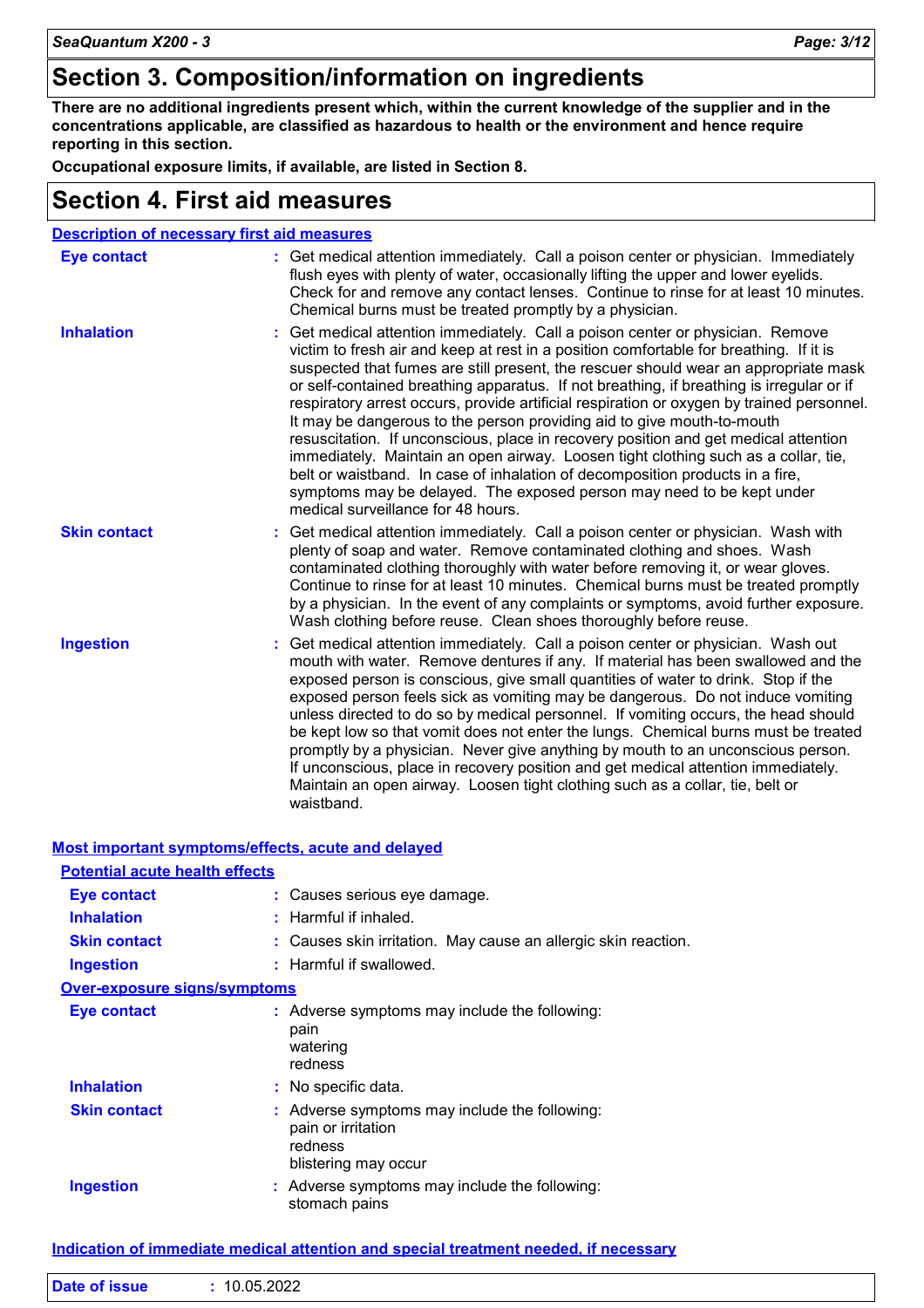### **Section 4. First aid measures**

| <b>Notes to physician</b>         | : In case of inhalation of decomposition products in a fire, symptoms may be delayed.<br>The exposed person may need to be kept under medical surveillance for 48 hours.                                                                                                                                                                                                                                        |
|-----------------------------------|-----------------------------------------------------------------------------------------------------------------------------------------------------------------------------------------------------------------------------------------------------------------------------------------------------------------------------------------------------------------------------------------------------------------|
| <b>Specific treatments</b>        | : No specific treatment.                                                                                                                                                                                                                                                                                                                                                                                        |
| <b>Protection of first-aiders</b> | : No action shall be taken involving any personal risk or without suitable training. If it<br>is suspected that fumes are still present, the rescuer should wear an appropriate<br>mask or self-contained breathing apparatus. It may be dangerous to the person<br>providing aid to give mouth-to-mouth resuscitation. Wash contaminated clothing<br>thoroughly with water before removing it, or wear gloves. |

**See toxicological information (Section 11)**

### **Section 5. Fire-fighting measures**

| <b>Extinguishing media</b>                               |                                                                                                                                                                                                                                                                                                                                                                                                                                      |
|----------------------------------------------------------|--------------------------------------------------------------------------------------------------------------------------------------------------------------------------------------------------------------------------------------------------------------------------------------------------------------------------------------------------------------------------------------------------------------------------------------|
| <b>Suitable extinguishing</b><br>media                   | : Use dry chemical, $CO2$ , water spray (fog) or foam.                                                                                                                                                                                                                                                                                                                                                                               |
| <b>Unsuitable extinguishing</b><br>media                 | : Do not use water jet.                                                                                                                                                                                                                                                                                                                                                                                                              |
| <b>Specific hazards arising</b><br>from the chemical     | : Flammable liquid and vapor. Runoff to sewer may create fire or explosion hazard.<br>In a fire or if heated, a pressure increase will occur and the container may burst, with<br>the risk of a subsequent explosion. This material is very toxic to aquatic life with<br>long lasting effects. Fire water contaminated with this material must be contained<br>and prevented from being discharged to any waterway, sewer or drain. |
| <b>Hazardous thermal</b><br>decomposition products       | : Decomposition products may include the following materials:<br>carbon dioxide<br>carbon monoxide<br>nitrogen oxides<br>sulfur oxides<br>metal oxide/oxides                                                                                                                                                                                                                                                                         |
| <b>Special protective actions</b><br>for fire-fighters   | : Promptly isolate the scene by removing all persons from the vicinity of the incident if<br>there is a fire. No action shall be taken involving any personal risk or without<br>suitable training. Move containers from fire area if this can be done without risk.<br>Use water spray to keep fire-exposed containers cool.                                                                                                        |
| <b>Special protective</b><br>equipment for fire-fighters | : Fire-fighters should wear appropriate protective equipment and self-contained<br>breathing apparatus (SCBA) with a full face-piece operated in positive pressure<br>mode.                                                                                                                                                                                                                                                          |

### **Section 6. Accidental release measures**

**Personal precautions, protective equipment and emergency procedures :** No action shall be taken involving any personal risk or without suitable training. Evacuate surrounding areas. Keep unnecessary and unprotected personnel from entering. Do not touch or walk through spilled material. Shut off all ignition sources. No flares, smoking or flames in hazard area. Do not breathe vapor or mist. Provide adequate ventilation. Wear appropriate respirator when ventilation is inadequate. Put on appropriate personal protective equipment.

**Environmental precautions :** Avoid dispersal of spilled material and runoff and contact with soil, waterways, drains and sewers. Inform the relevant authorities if the product has caused environmental pollution (sewers, waterways, soil or air). Water polluting material. May be harmful to the environment if released in large quantities. Collect spillage.

#### **Methods and materials for containment and cleaning up**

Stop leak if without risk. Move containers from spill area. Use spark-proof tools and explosion-proof equipment. Dilute with water and mop up if water-soluble. Alternatively, or if water-insoluble, absorb with an inert dry material and place in an appropriate waste disposal container. Dispose of via a licensed waste disposal contractor. **Small spill :**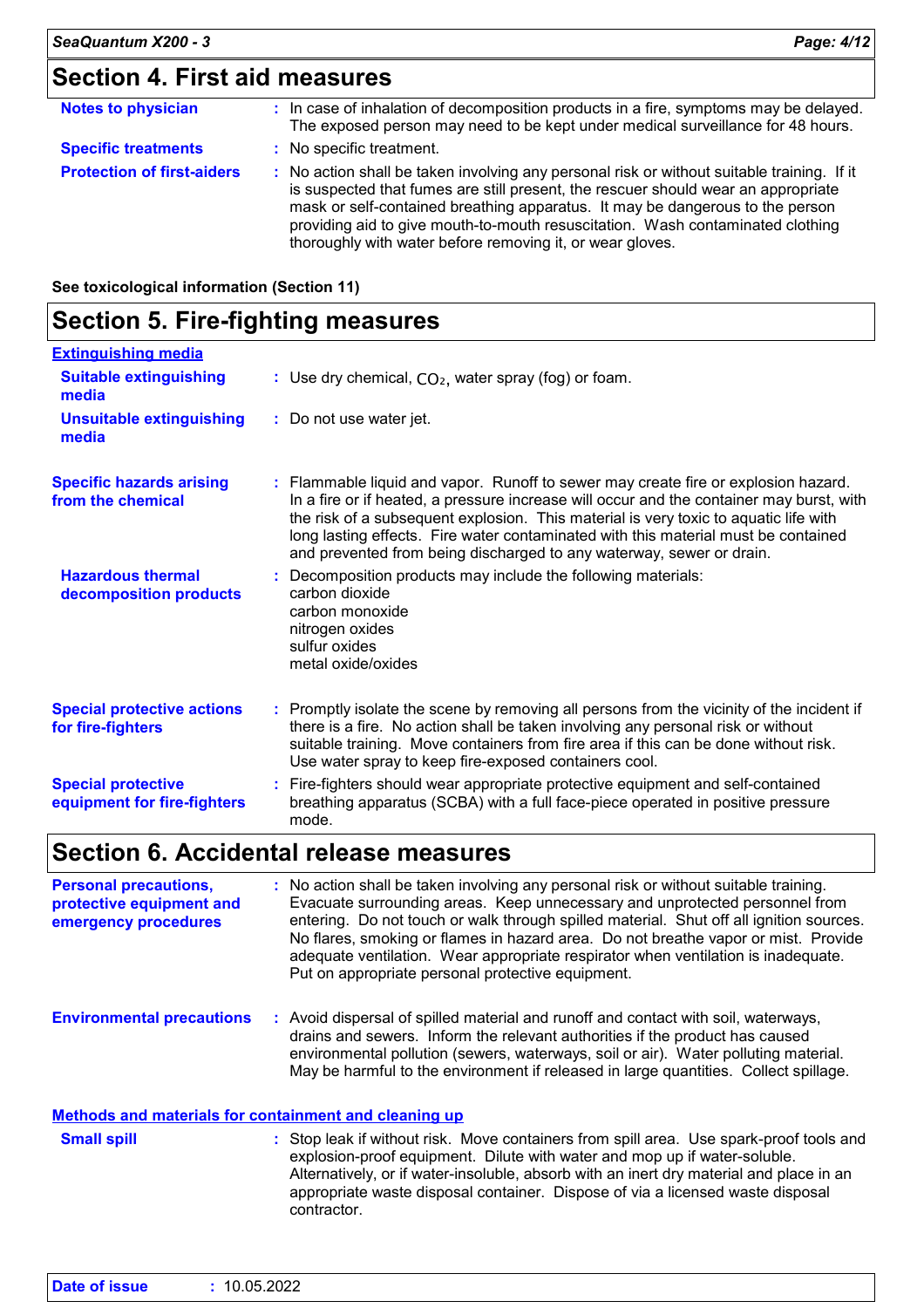### **Section 6. Accidental release measures**

### **Large spill :**

Stop leak if without risk. Move containers from spill area. Use spark-proof tools and explosion-proof equipment. Approach release from upwind. Prevent entry into sewers, water courses, basements or confined areas. Wash spillages into an effluent treatment plant or proceed as follows. Contain and collect spillage with noncombustible, absorbent material e.g. sand, earth, vermiculite or diatomaceous earth and place in container for disposal according to local regulations (see Section 13). Dispose of via a licensed waste disposal contractor. Contaminated absorbent material may pose the same hazard as the spilled product. Note: see Section 1 for emergency contact information and Section 13 for waste disposal.

### **Section 7. Handling and storage**

| <b>Precautions for safe handling</b>                                      |                                                                                                                                                                                                                                                                                                                                                                                                                                                                                                                                                                                                                                                                                                                                                                                                                                                                                                                                                                                                                                |
|---------------------------------------------------------------------------|--------------------------------------------------------------------------------------------------------------------------------------------------------------------------------------------------------------------------------------------------------------------------------------------------------------------------------------------------------------------------------------------------------------------------------------------------------------------------------------------------------------------------------------------------------------------------------------------------------------------------------------------------------------------------------------------------------------------------------------------------------------------------------------------------------------------------------------------------------------------------------------------------------------------------------------------------------------------------------------------------------------------------------|
| <b>Protective measures</b>                                                | : Put on appropriate personal protective equipment (see Section 8). Persons with a<br>history of skin sensitization problems should not be employed in any process in<br>which this product is used. Do not get in eyes or on skin or clothing. Do not breathe<br>vapor or mist. Do not ingest. Avoid release to the environment. Use only with<br>adequate ventilation. Wear appropriate respirator when ventilation is inadequate.<br>Do not enter storage areas and confined spaces unless adequately ventilated.<br>Keep in the original container or an approved alternative made from a compatible<br>material, kept tightly closed when not in use. Store and use away from heat, sparks,<br>open flame or any other ignition source. Use explosion-proof electrical (ventilating,<br>lighting and material handling) equipment. Use only non-sparking tools. Take<br>precautionary measures against electrostatic discharges. Empty containers retain<br>product residue and can be hazardous. Do not reuse container. |
| <b>Advice on general</b><br>occupational hygiene                          | : Eating, drinking and smoking should be prohibited in areas where this material is<br>handled, stored and processed. Workers should wash hands and face before<br>eating, drinking and smoking. Remove contaminated clothing and protective<br>equipment before entering eating areas. See also Section 8 for additional<br>information on hygiene measures.                                                                                                                                                                                                                                                                                                                                                                                                                                                                                                                                                                                                                                                                  |
| <b>Conditions for safe storage,</b><br>including any<br>incompatibilities | : Store in accordance with local regulations. Store in a segregated and approved<br>area. Store in original container protected from direct sunlight in a dry, cool and well-<br>ventilated area, away from incompatible materials (see Section 10) and food and<br>drink. Store locked up. Eliminate all ignition sources. Separate from oxidizing<br>materials. Keep container tightly closed and sealed until ready for use. Containers<br>that have been opened must be carefully resealed and kept upright to prevent<br>leakage. Do not store in unlabeled containers. Use appropriate containment to<br>avoid environmental contamination. See Section 10 for incompatible materials<br>before handling or use.                                                                                                                                                                                                                                                                                                         |

### **Section 8. Exposure controls/personal protection**

#### **Control parameters**

#### **Occupational exposure limits**

| <b>Ingredient name</b> | <b>Exposure limits</b>                                                                                                                                                                                                                                         |
|------------------------|----------------------------------------------------------------------------------------------------------------------------------------------------------------------------------------------------------------------------------------------------------------|
| dicopper oxide         | TW Minstry of Labor, labor permissible<br>workplace exposure standards, allowable<br>concentration (Taiwan, 3/2018).<br>STEL: 0.6 mg/m <sup>3</sup> 15 minutes. Form: Fume<br>TWA: 0.2 mg/m <sup>3</sup> 8 hours. Form: Fume                                   |
| xylene                 | TW Minstry of Labor, labor permissible<br>workplace exposure standards, allowable<br>concentration (Taiwan, 3/2018).<br>STEL: 542.5 mg/m <sup>3</sup> 15 minutes.<br>STEL: 125 ppm 15 minutes.<br>TWA: 434 mg/m <sup>3</sup> 8 hours.<br>TWA: 100 ppm 8 hours. |
| ethylbenzene           | TW Minstry of Labor, labor permissible<br>workplace exposure standards, allowable<br>concentration (Taiwan, 3/2018).<br>STEL: 125 ppm 15 minutes.<br>STEL: 542.5 mg/m <sup>3</sup> 15 minutes.                                                                 |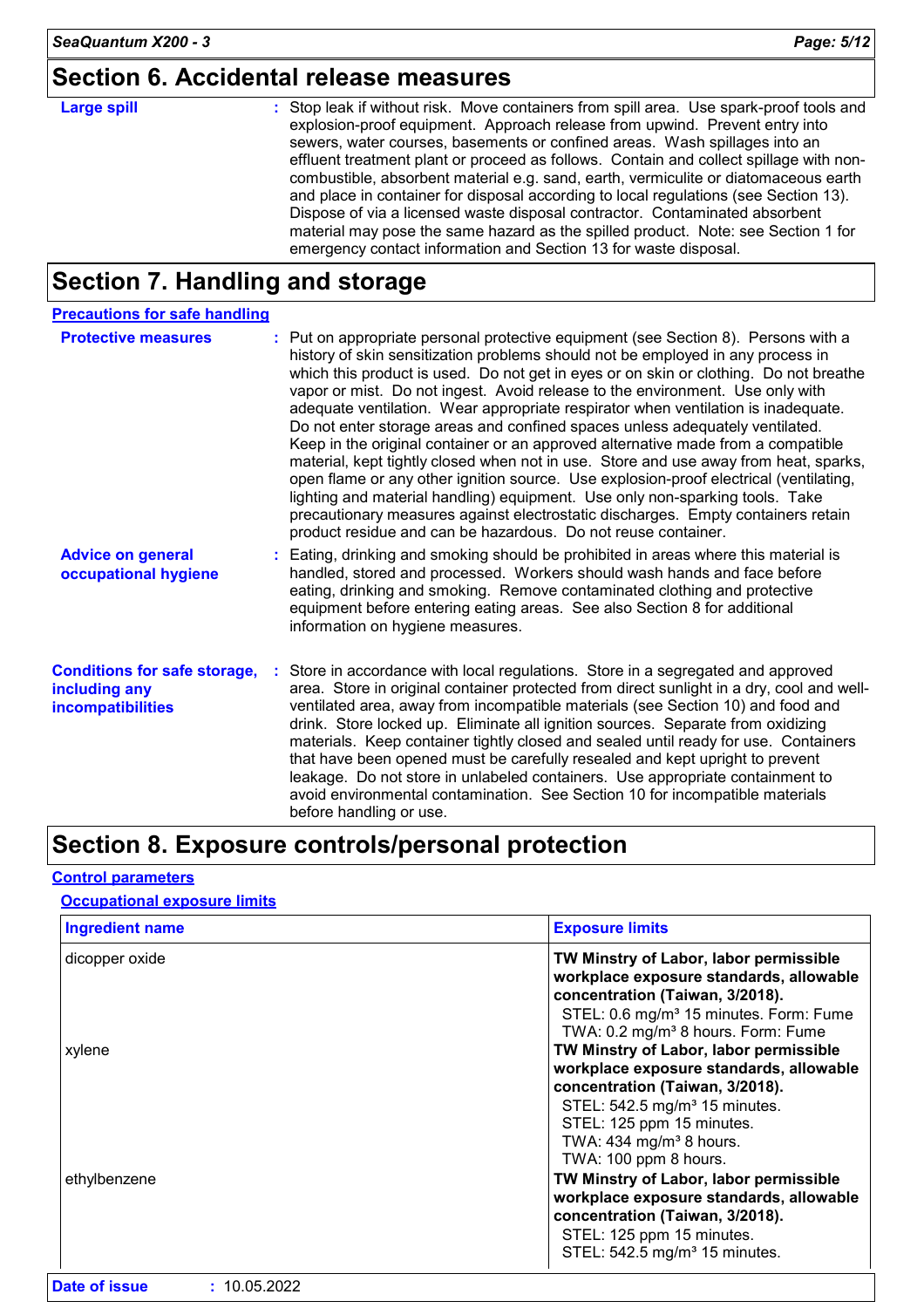### **Section 8. Exposure controls/personal protection**

|                                            | TWA: 100 ppm 8 hours.<br>TWA: $434$ mg/m <sup>3</sup> 8 hours.                                                                                                                                                                                                                                                                                                                                                                                                                                                                                                                                                          |  |  |  |  |
|--------------------------------------------|-------------------------------------------------------------------------------------------------------------------------------------------------------------------------------------------------------------------------------------------------------------------------------------------------------------------------------------------------------------------------------------------------------------------------------------------------------------------------------------------------------------------------------------------------------------------------------------------------------------------------|--|--|--|--|
| <b>Appropriate engineering</b><br>controls | : Use only with adequate ventilation. Use process enclosures, local exhaust<br>ventilation or other engineering controls to keep worker exposure to airborne<br>contaminants below any recommended or statutory limits. The engineering controls<br>also need to keep gas, vapor or dust concentrations below any lower explosive<br>limits. Use explosion-proof ventilation equipment.                                                                                                                                                                                                                                 |  |  |  |  |
| <b>Individual protection measures</b>      |                                                                                                                                                                                                                                                                                                                                                                                                                                                                                                                                                                                                                         |  |  |  |  |
| <b>Respiratory protection</b>              | Based on the hazard and potential for exposure, select a respirator that meets the<br>appropriate standard or certification. Respirators must be used according to a<br>respiratory protection program to ensure proper fitting, training, and other important<br>aspects of use.                                                                                                                                                                                                                                                                                                                                       |  |  |  |  |
| <b>Hand protection</b>                     | Chemical-resistant, impervious gloves complying with an approved standard should<br>be worn at all times when handling chemical products if a risk assessment indicates<br>this is necessary. Considering the parameters specified by the glove manufacturer,<br>check during use that the gloves are still retaining their protective properties. It<br>should be noted that the time to breakthrough for any glove material may be<br>different for different glove manufacturers. In the case of mixtures, consisting of<br>several substances, the protection time of the gloves cannot be accurately<br>estimated. |  |  |  |  |
|                                            | There is no one glove material or combination of materials that will give unlimited<br>resistance to any individual or combination of chemicals.<br>The breakthrough time must be greater than the end use time of the product.<br>The instructions and information provided by the glove manufacturer on use,<br>storage, maintenance and replacement must be followed.<br>Gloves should be replaced regularly and if there is any sign of damage to the glove<br>material.                                                                                                                                            |  |  |  |  |
|                                            | Always ensure that gloves are free from defects and that they are stored and used<br>correctly.<br>The performance or effectiveness of the glove may be reduced by physical/chemical<br>damage and poor maintenance.                                                                                                                                                                                                                                                                                                                                                                                                    |  |  |  |  |
|                                            | Barrier creams may help to protect the exposed areas of the skin but should not be<br>applied once exposure has occurred.                                                                                                                                                                                                                                                                                                                                                                                                                                                                                               |  |  |  |  |
|                                            | Wear suitable gloves tested to EN374.<br>Not recommended, gloves(breakthrough time) < 1 hour: neoprene, butyl rubber,<br><b>PVC</b>                                                                                                                                                                                                                                                                                                                                                                                                                                                                                     |  |  |  |  |
|                                            | Recommended, gloves(breakthrough time) > 8 hours: nitrile rubber, 4H, Teflon,<br>polyvinyl alcohol (PVA)                                                                                                                                                                                                                                                                                                                                                                                                                                                                                                                |  |  |  |  |
| <b>Eye protection</b>                      | Safety eyewear complying with an approved standard should be used when a risk<br>assessment indicates this is necessary to avoid exposure to liquid splashes, mists,<br>gases or dusts. If contact is possible, the following protection should be worn,<br>unless the assessment indicates a higher degree of protection: chemical splash<br>goggles and/or face shield. If inhalation hazards exist, a full-face respirator may be<br>required instead.                                                                                                                                                               |  |  |  |  |
| <b>Body protection</b>                     | : Personal protective equipment for the body should be selected based on the task<br>being performed and the risks involved and should be approved by a specialist<br>before handling this product. When there is a risk of ignition from static electricity,<br>wear anti-static protective clothing. For the greatest protection from static<br>discharges, clothing should include anti-static overalls, boots and gloves.                                                                                                                                                                                           |  |  |  |  |
| <b>Other skin protection</b>               | : Appropriate footwear and any additional skin protection measures should be<br>selected based on the task being performed and the risks involved and should be<br>approved by a specialist before handling this product.                                                                                                                                                                                                                                                                                                                                                                                               |  |  |  |  |
| <b>Hygiene measures</b>                    | : Wash hands, forearms and face thoroughly after handling chemical products, before<br>eating, smoking and using the lavatory and at the end of the working period.<br>Appropriate techniques should be used to remove potentially contaminated clothing.<br>Contaminated work clothing should not be allowed out of the workplace. Wash<br>contaminated clothing before reusing. Ensure that eyewash stations and safety<br>showers are close to the workstation location.                                                                                                                                             |  |  |  |  |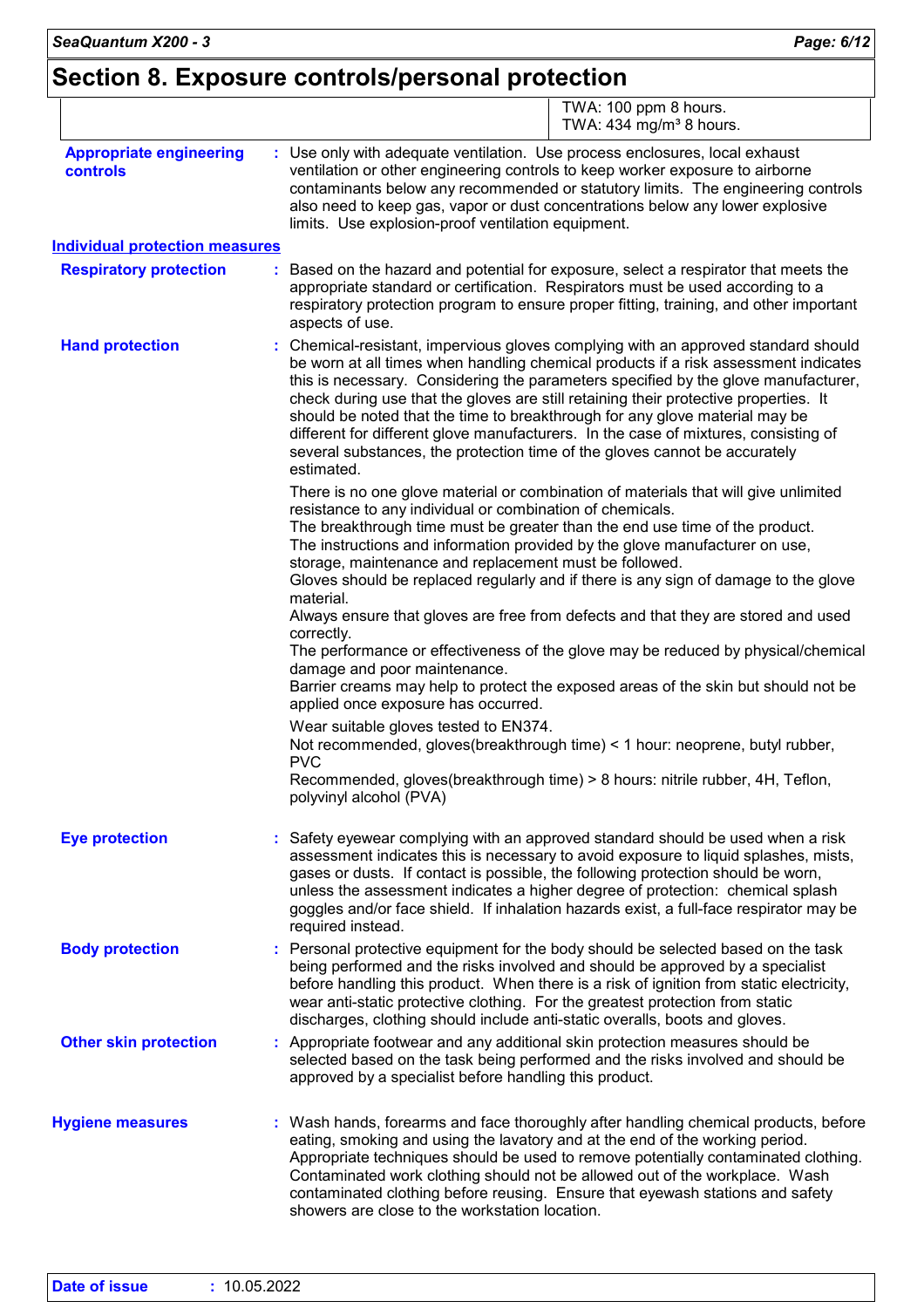### **Section 9. Physical and chemical properties**

| <b>Appearance</b>                                 |                                                                                                                                       |
|---------------------------------------------------|---------------------------------------------------------------------------------------------------------------------------------------|
| <b>Physical state</b>                             | $:$ Liquid.                                                                                                                           |
| <b>Color</b>                                      | $:$ Red                                                                                                                               |
| <b>Odor</b>                                       | : Characteristic.                                                                                                                     |
| <b>Odor threshold</b>                             | : Not available.                                                                                                                      |
| рH                                                | : Not applicable.                                                                                                                     |
| <b>Melting point</b>                              | : Not applicable.                                                                                                                     |
| <b>Boiling point</b>                              | : Lowest known value: $136.1^{\circ}$ C (277 $^{\circ}$ F) (ethylbenzene). Weighted average: $140.91^{\circ}$ C<br>$(285.6^{\circ}F)$ |
| <b>Flash point</b>                                | : Closed cup: $25^{\circ}$ C (77 $^{\circ}$ F)                                                                                        |
| <b>Evaporation rate</b>                           | : Highest known value: 0.84 (ethylbenzene) Weighted average: 0.79 compared with<br>butyl acetate                                      |
| <b>Flammability (solid, gas)</b>                  | : Not applicable.                                                                                                                     |
| Lower and upper explosive<br>(flammable) limits   | $: 0.8 - 7.6\%$                                                                                                                       |
| <b>Vapor pressure</b>                             | : Highest known value: 1.2 kPa (9.3 mm Hg) (at $20^{\circ}$ C) (ethylbenzene). Weighted<br>average: 0.97 kPa (7.28 mm Hg) (at 20°C)   |
| <b>Vapor density</b>                              | : Highest known value: $3.7$ (Air = 1) (xylene). Weighted average: $3.7$ (Air = 1)                                                    |
| <b>Relative density</b>                           | : $1.935$ g/cm <sup>3</sup>                                                                                                           |
| <b>Solubility</b>                                 | : Insoluble in the following materials: cold water and hot water.                                                                     |
| <b>Partition coefficient: n-</b><br>octanol/water | : Not available.                                                                                                                      |
| <b>Auto-ignition temperature</b>                  | : Lowest known value: $280$ to $470^{\circ}$ C (536 to $878^{\circ}$ F) (Solvent naphtha (petroleum),<br>light arom.).                |
| <b>Decomposition temperature</b>                  | : Not available.                                                                                                                      |
| <b>Viscosity</b>                                  | : Kinematic (40°C (104°F)): >20.5 mm <sup>2</sup> /s (>20.5 cSt)                                                                      |

### **Section 10. Stability and reactivity**

| <b>Chemical stability</b>                    | : The product is stable.                                                                                                                                                     |
|----------------------------------------------|------------------------------------------------------------------------------------------------------------------------------------------------------------------------------|
| <b>Possibility of hazardous</b><br>reactions | : Under normal conditions of storage and use, hazardous reactions will not occur.                                                                                            |
| <b>Conditions to avoid</b>                   | : Avoid all possible sources of ignition (spark or flame). Do not pressurize, cut, weld,<br>braze, solder, drill, grind or expose containers to heat or sources of ignition. |
| <b>Incompatible materials</b>                | : Keep away from the following materials to prevent strong exothermic reactions:<br>oxidizing agents, strong alkalis, strong acids.                                          |
| <b>Hazardous decomposition</b><br>products   | : Under normal conditions of storage and use, hazardous decomposition products<br>should not be produced.                                                                    |

### **Section 11. Toxicological information**

#### **Information on toxicological effects**

#### **Acute toxicity**

| <b>Product/ingredient name</b> | <b>Result</b>                       | <b>Species</b> | <b>Dose</b> | <b>Exposure</b> |
|--------------------------------|-------------------------------------|----------------|-------------|-----------------|
| dicopper oxide                 | LC50 Inhalation Dusts and mists Rat |                | $3.34$ mg/l | 4 hours         |
|                                | LD50 Oral                           | Rat            | 1340 mg/kg  |                 |
| xylene                         | <b>LC50 Inhalation Vapor</b>        | Rat            | $20$ mg/    | l4 hours        |
|                                | LD50 Oral                           | Rat            | 4300 mg/kg  |                 |
|                                | TDLo Dermal                         | Rabbit         | 4300 mg/kg  |                 |
| ethylbenzene                   | <b>LC50 Inhalation Vapor</b>        | Rat - Male     | $17.8$ mg/l | l4 hours        |
|                                | LD50 Dermal                         | Rabbit         | >5000 mg/kg |                 |
|                                | LD50 Oral                           | Rat            | 3500 mg/kg  |                 |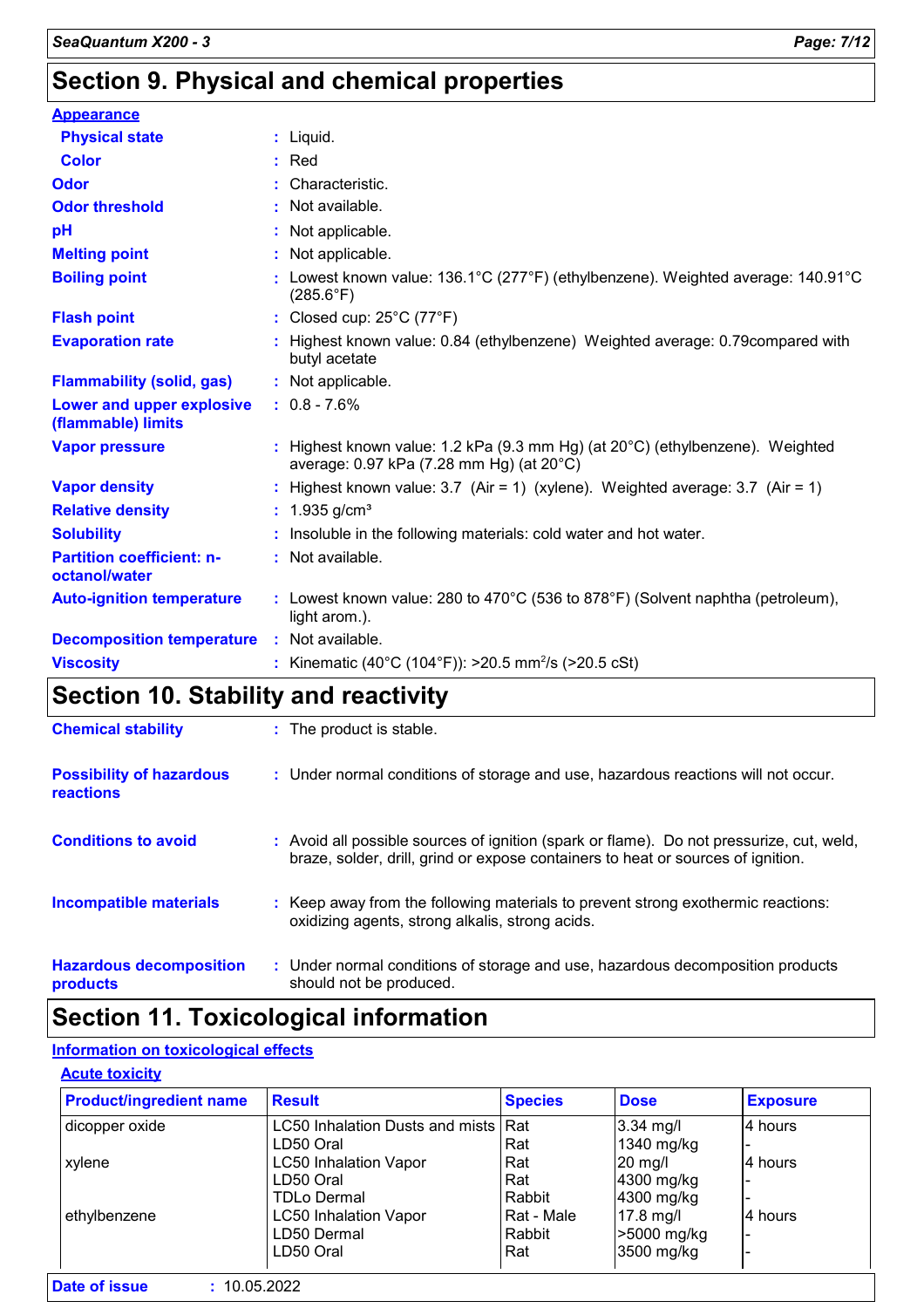## **Section 11. Toxicological information**

| copper pyrithione | LC50 Inhalation Dusts and mists   Rat |        | $70 \text{ ma/m}^3$ | 14 hours |
|-------------------|---------------------------------------|--------|---------------------|----------|
|                   | LD50 Dermal                           | Rabbit | $300$ mg/kg         |          |
|                   | LD50 Oral                             | Rat    | $200$ mg/kg         |          |
|                   |                                       |        |                     |          |

#### **Irritation/Corrosion**

| <b>Product/ingredient name</b> | <b>Result</b>                         | <b>Species</b>                     | <b>Score</b> | <b>Exposure</b>           | <b>Observation</b> |
|--------------------------------|---------------------------------------|------------------------------------|--------------|---------------------------|--------------------|
| dicopper oxide                 | Eyes - Cornea opacity                 | Rabbit                             |              | 72 hours                  | -                  |
|                                | Eyes - Redness of the<br>conjunctivae | Rabbit                             |              | 48 hours                  | -                  |
| xylene                         | Eyes - Mild irritant                  | Rabbit                             |              | 87 milligrams             |                    |
|                                | Skin - Mild irritant                  | Rat                                |              | 8 hours 60<br>microliters |                    |
| zinc oxide                     | Eyes - Mild irritant                  | Rabbit                             |              | 24 hours 500<br>mg        |                    |
|                                | Skin - Mild irritant                  | Rabbit                             |              | 24 hours 500<br>mg        |                    |
| copper pyrithione              | Eyes - Severe irritant                | Mammal -<br>species<br>unspecified |              |                           |                    |
|                                | Skin - Irritant                       | Mammal -<br>species<br>unspecified |              |                           |                    |

#### **Sensitization**

| <b>Product/ingredient name</b> | <b>Route of</b><br>exposure | <b>Species</b>                  | <b>Result</b> |
|--------------------------------|-----------------------------|---------------------------------|---------------|
| l colophonv                    | skin                        | Mammal - species<br>unspecified | Sensitizing   |

#### **Mutagenicity**

Not available.

#### **Carcinogenicity**

Not available.

#### **Reproductive toxicity**

| <b>Product/ingredient name</b> | <b>Maternal</b><br><b>toxicity</b> | <b>Fertility</b> | Development Species<br>toxin |                                        | <b>Dose</b>                                | <b>Exposure</b> |
|--------------------------------|------------------------------------|------------------|------------------------------|----------------------------------------|--------------------------------------------|-----------------|
| copper pyrithione              |                                    |                  | Positive                     | Mammal - species<br><b>unspecified</b> | Route of<br><i>exposure</i><br>lunreported |                 |

#### **Teratogenicity**

Not available.

#### **Specific target organ toxicity (single exposure)**

| <b>Name</b>                              | <b>Category</b> | <b>Route of</b><br>exposure | <b>Target organs</b>                     |
|------------------------------------------|-----------------|-----------------------------|------------------------------------------|
| <b>xylene</b>                            | Category 3      |                             | Respiratory tract<br><b>l</b> irritation |
| Solvent naphtha (petroleum), light arom. | Category 3      |                             | Respiratory tract<br>l irritation        |
|                                          | Category 3      |                             | Narcotic effects                         |
| copper pyrithione                        | Category 3      |                             | Respiratory tract<br>irritation          |

#### **Specific target organ toxicity (repeated exposure)**

| <b>Name</b>       | <b>Category</b> | <b>Route of</b><br><b>exposure</b> | <b>Target organs</b> |
|-------------------|-----------------|------------------------------------|----------------------|
| ethylbenzene      | Category 2      |                                    | hearing organs       |
| copper pyrithione | Category 1      |                                    | nervous system       |

### **Aspiration hazard**

ľ

| Date of issue | : 10.05.2022 |  |
|---------------|--------------|--|
|               |              |  |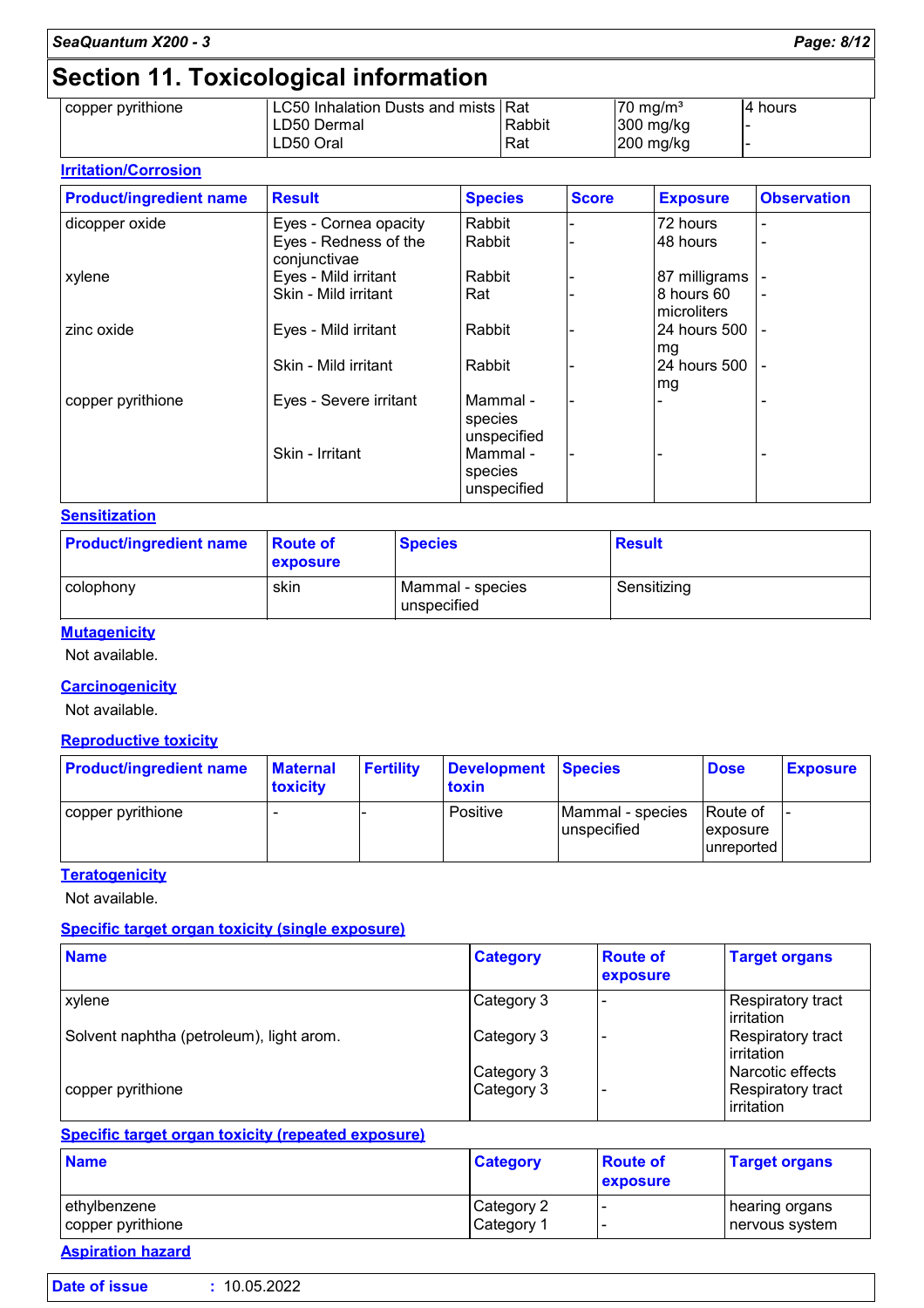### **Section 11. Toxicological information**

| <b>Name</b>                                                               | <b>Result</b>                                                                                                           |
|---------------------------------------------------------------------------|-------------------------------------------------------------------------------------------------------------------------|
| <b>xylene</b><br>ethylbenzene<br>Solvent naphtha (petroleum), light arom. | <b>ASPIRATION HAZARD - Category 1</b><br><b>ASPIRATION HAZARD - Category 1</b><br><b>ASPIRATION HAZARD - Category 1</b> |

| <b>Information on the likely : Not available.</b><br>routes of exposure |                                                                                                                                      |
|-------------------------------------------------------------------------|--------------------------------------------------------------------------------------------------------------------------------------|
| <b>Potential acute health effects</b>                                   |                                                                                                                                      |
| <b>Eye contact</b>                                                      | : Causes serious eye damage.                                                                                                         |
| <b>Inhalation</b>                                                       | $:$ Harmful if inhaled.                                                                                                              |
| <b>Skin contact</b>                                                     | : Causes skin irritation. May cause an allergic skin reaction.                                                                       |
| <b>Ingestion</b>                                                        | : Harmful if swallowed.                                                                                                              |
| <b>Eye contact</b>                                                      | <b>Symptoms related to the physical, chemical and toxicological characteristics</b><br>: Adverse symptoms may include the following: |
|                                                                         | pain<br>watering<br>redness                                                                                                          |
| <b>Inhalation</b>                                                       | : No specific data.                                                                                                                  |
|                                                                         |                                                                                                                                      |
| <b>Skin contact</b>                                                     | : Adverse symptoms may include the following:<br>pain or irritation<br>redness<br>blistering may occur                               |
| <b>Ingestion</b>                                                        | : Adverse symptoms may include the following:<br>stomach pains                                                                       |

#### **Delayed and immediate effects and also chronic effects from short and long term exposure**

| <b>Short term exposure</b>                        |                                                                                                                                                                              |
|---------------------------------------------------|------------------------------------------------------------------------------------------------------------------------------------------------------------------------------|
| <b>Potential immediate</b><br><b>effects</b>      | $:$ Not available.                                                                                                                                                           |
| <b>Potential delayed effects</b>                  | : Not available.                                                                                                                                                             |
| <b>Long term exposure</b>                         |                                                                                                                                                                              |
| <b>Potential immediate</b><br><b>effects</b>      | : Not available.                                                                                                                                                             |
| <b>Potential delayed effects : Not available.</b> |                                                                                                                                                                              |
| <b>Potential chronic health effects</b>           |                                                                                                                                                                              |
| Not available.                                    |                                                                                                                                                                              |
| <b>General</b>                                    | May cause damage to organs through prolonged or repeated exposure. Once<br>sensitized, a severe allergic reaction may occur when subsequently exposed to very<br>low levels. |
| <b>Carcinogenicity</b>                            | : No known significant effects or critical hazards.                                                                                                                          |
| <b>Mutagenicity</b>                               | : No known significant effects or critical hazards.                                                                                                                          |
| <b>Teratogenicity</b>                             | : No known significant effects or critical hazards.                                                                                                                          |
| <b>Developmental effects</b>                      | : No known significant effects or critical hazards.                                                                                                                          |
| <b>Fertility effects</b>                          | : No known significant effects or critical hazards.                                                                                                                          |

#### **Numerical measures of toxicity**

#### **Acute toxicity estimates**

| <b>Route</b>                 | <b>ATE value</b> |
|------------------------------|------------------|
| Oral                         | 929.71 mg/kg     |
| Dermal                       | 5556.4 mg/kg     |
| Inhalation (vapors)          | 104.13 mg/l      |
| Inhalation (dusts and mists) | $2.66$ mg/l      |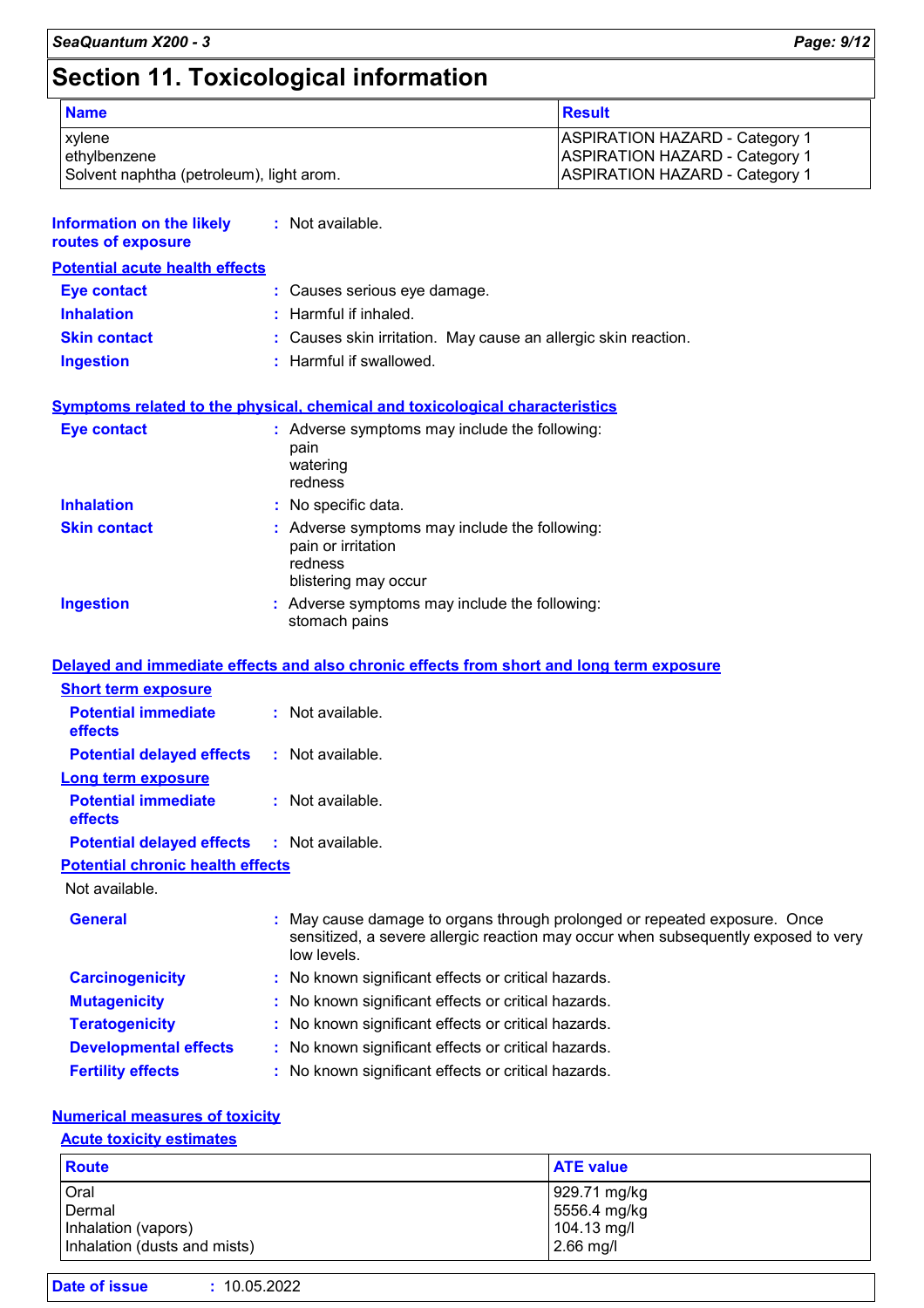### **Section 11. Toxicological information**

### **Section 12. Ecological information**

#### **Toxicity**

| <b>Product/ingredient name</b>                                  | <b>Result</b>                      | <b>Species</b>                                                           | <b>Exposure</b> |
|-----------------------------------------------------------------|------------------------------------|--------------------------------------------------------------------------|-----------------|
| dicopper oxide                                                  | Acute LC50 0.075 mg/l Fresh water  | Fish - Danio rerio                                                       | 96 hours        |
|                                                                 | Chronic NOEC 0.001 mg/l            | Algae                                                                    |                 |
|                                                                 | Chronic NOEC 0.0052 mg/l           | Algae                                                                    |                 |
| xylene                                                          | Acute LC50 8500 µg/l Marine water  | Crustaceans - Palaemonetes<br>pugio                                      | 48 hours        |
|                                                                 | Acute LC50 13400 µg/l Fresh water  | Fish - Pimephales promelas                                               | 96 hours        |
| ethylbenzene                                                    | Acute EC50 7700 µg/l Marine water  | Algae - Skeletonema costatum                                             | 96 hours        |
|                                                                 | Acute EC50 2.93 mg/l               | Daphnia                                                                  | 48 hours        |
|                                                                 | Acute LC50 4.2 mg/l                | Fish                                                                     | 96 hours        |
| zinc oxide                                                      | Acute LC50 1.1 ppm Fresh water     | Fish - Oncorhynchus mykiss                                               | 96 hours        |
|                                                                 | Chronic NOEC 0.02 mg/l Fresh water | Algae - Pseudokirchneriella<br>subcapitata - Exponential<br>growth phase | 72 hours        |
| Solvent naphtha (petroleum), Acute EC50 <10 mg/l<br>light arom. |                                    | Daphnia                                                                  | 48 hours        |
|                                                                 | Acute IC50 <10 mg/l                | Algae                                                                    | 72 hours        |
|                                                                 | Acute LC50 <10 mg/l                | Fish                                                                     | 96 hours        |
| copper pyrithione                                               | Acute EC50 0.022 mg/l              | Daphnia                                                                  | 48 hours        |
|                                                                 | Acute IC50 0.035 mg/l              | Algae                                                                    | 120 hours       |
|                                                                 | Acute LC50 0.0043 mg/l             | Fish                                                                     | 96 hours        |
|                                                                 | Chronic NOEC 0.00046 mg/l          | Algae - Skeletonema costatum                                             | 120 hours       |

#### **Persistence and degradability**

| <b>Product/ingredient name</b>  | <b>Aquatic half-life</b> | <b>Photolysis</b> | <b>Biodegradability</b> |
|---------------------------------|--------------------------|-------------------|-------------------------|
| dicopper oxide                  |                          |                   | Not readily             |
| <b>xylene</b>                   |                          |                   | <b>Readily</b>          |
| ethylbenzene                    |                          |                   | <b>Readily</b>          |
| I zinc oxide                    |                          |                   | Not readily             |
| Solvent naphtha (petroleum),  - |                          |                   | Not readily             |
| light arom.                     |                          |                   |                         |

#### **Bioaccumulative potential**

| <b>Product/ingredient name</b>  | $LogP_{ow}$ | <b>BCF</b>  | <b>Potential</b> |
|---------------------------------|-------------|-------------|------------------|
| xylene                          | 3.12        | 8.1 to 25.9 | <b>llow</b>      |
| ethylbenzene                    | 3.6         |             | llow             |
| zinc oxide                      |             | 28960       | high             |
| colophony                       | 1.9 to 7.7  |             | high             |
| Solvent naphtha (petroleum),  - |             | 10 to 2500  | high             |
| light arom.                     |             |             |                  |

| <b>Mobility in soil</b>                                                                                          |                                                                                                                                        |
|------------------------------------------------------------------------------------------------------------------|----------------------------------------------------------------------------------------------------------------------------------------|
| <b>Soil/water partition</b><br><b>coefficient (Koc)</b>                                                          | : Not available.                                                                                                                       |
| Additional and the contract of the state of the state of the state of the state of the state of the state of the | $\sim$ . All all the second and the set $\sigma$ and $\sigma$ and $\sigma$ and $\sigma$ are set $\sigma$ and $\sigma$ are set $\sigma$ |

**Other adverse effects** : No known significant effects or critical hazards.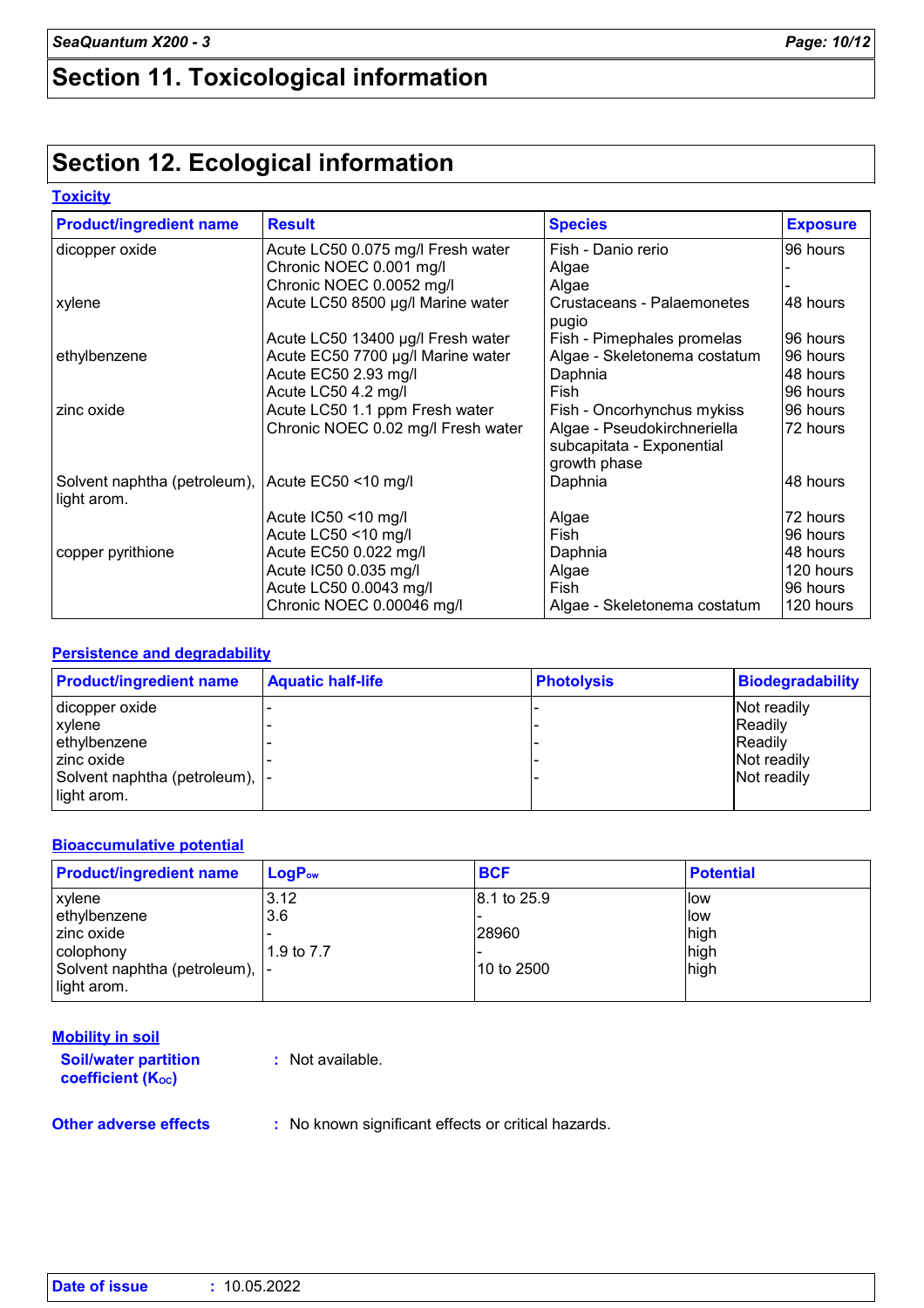### **Section 13. Disposal considerations**

#### **Disposal methods :**

The generation of waste should be avoided or minimized wherever possible. Disposal of this product, solutions and any by-products should at all times comply with the requirements of environmental protection and waste disposal legislation and any regional local authority requirements. Dispose of surplus and nonrecyclable products via a licensed waste disposal contractor. Waste should not be disposed of untreated to the sewer unless fully compliant with the requirements of all authorities with jurisdiction. Waste packaging should be recycled. Incineration or landfill should only be considered when recycling is not feasible. This material and its container must be disposed of in a safe way. Care should be taken when handling emptied containers that have not been cleaned or rinsed out. Empty containers or liners may retain some product residues. Vapor from product residues may create a highly flammable or explosive atmosphere inside the container. Do not cut, weld or grind used containers unless they have been cleaned thoroughly internally. Avoid dispersal of spilled material and runoff and contact with soil, waterways, drains and sewers.

### **Section 14. Transport information**

|                                        | <b>UN</b>                                                                | <b>IMDG</b>                                                                                                                             | <b>IATA</b>                                                                                                          |
|----------------------------------------|--------------------------------------------------------------------------|-----------------------------------------------------------------------------------------------------------------------------------------|----------------------------------------------------------------------------------------------------------------------|
| <b>UN number</b>                       | <b>UN1263</b>                                                            | <b>UN1263</b>                                                                                                                           | <b>UN1263</b>                                                                                                        |
| <b>UN proper</b><br>shipping name      | Paint                                                                    | Paint. Marine pollutant<br>(dicopper oxide)                                                                                             | Paint                                                                                                                |
| <b>Transport hazard</b><br>class(es)   | 3                                                                        | 3<br>q                                                                                                                                  | 3                                                                                                                    |
| <b>Packing group</b>                   | III                                                                      | $\mathbf{III}$                                                                                                                          | $\mathbf{III}$                                                                                                       |
| <b>Environmental</b><br><b>hazards</b> | Yes. The environmentally<br>hazardous substance mark is<br>not required. | Yes.                                                                                                                                    | Yes. The environmentally<br>hazardous substance mark is<br>not required.                                             |
| <b>Additional</b><br>information       |                                                                          | The marine pollutant mark is<br>not required when transported<br>in sizes of ≤5 L or ≤5 kg.<br><b>Emergency schedules F-E,</b><br>$S-E$ | The environmentally<br>hazardous substance mark<br>may appear if required by<br>other transportation<br>regulations. |

**ADR / RID :** Tunnel restriction code: (D/E)

Hazard identification number: 30

**Special precautions for user Transport within user's premises:** always transport in closed containers that are **:** upright and secure. Ensure that persons transporting the product know what to do in the event of an accident or spillage.

### **Section 15. Regulatory information**

| <b>List of chemicals for which</b><br>manufacturing or handling<br>is defined as "work specially<br>hazardous to health" | : This product contains substances "Specially hazardous to health": xylene, lead.                                   |  |  |
|--------------------------------------------------------------------------------------------------------------------------|---------------------------------------------------------------------------------------------------------------------|--|--|
| <b>Safety, health and</b><br>environmental regulations<br>specific for the product                                       | : No known specific national and/or regional regulations applicable to this product<br>(including its ingredients). |  |  |
| <b>Taiwan Chemical</b><br><b>Substances Inventory (TCSI)</b>                                                             | : Not determined.                                                                                                   |  |  |
| <b>International requlations</b>                                                                                         |                                                                                                                     |  |  |
| <b>Chemical Weapon Convention List Schedules I, II &amp; III Chemicals</b>                                               |                                                                                                                     |  |  |